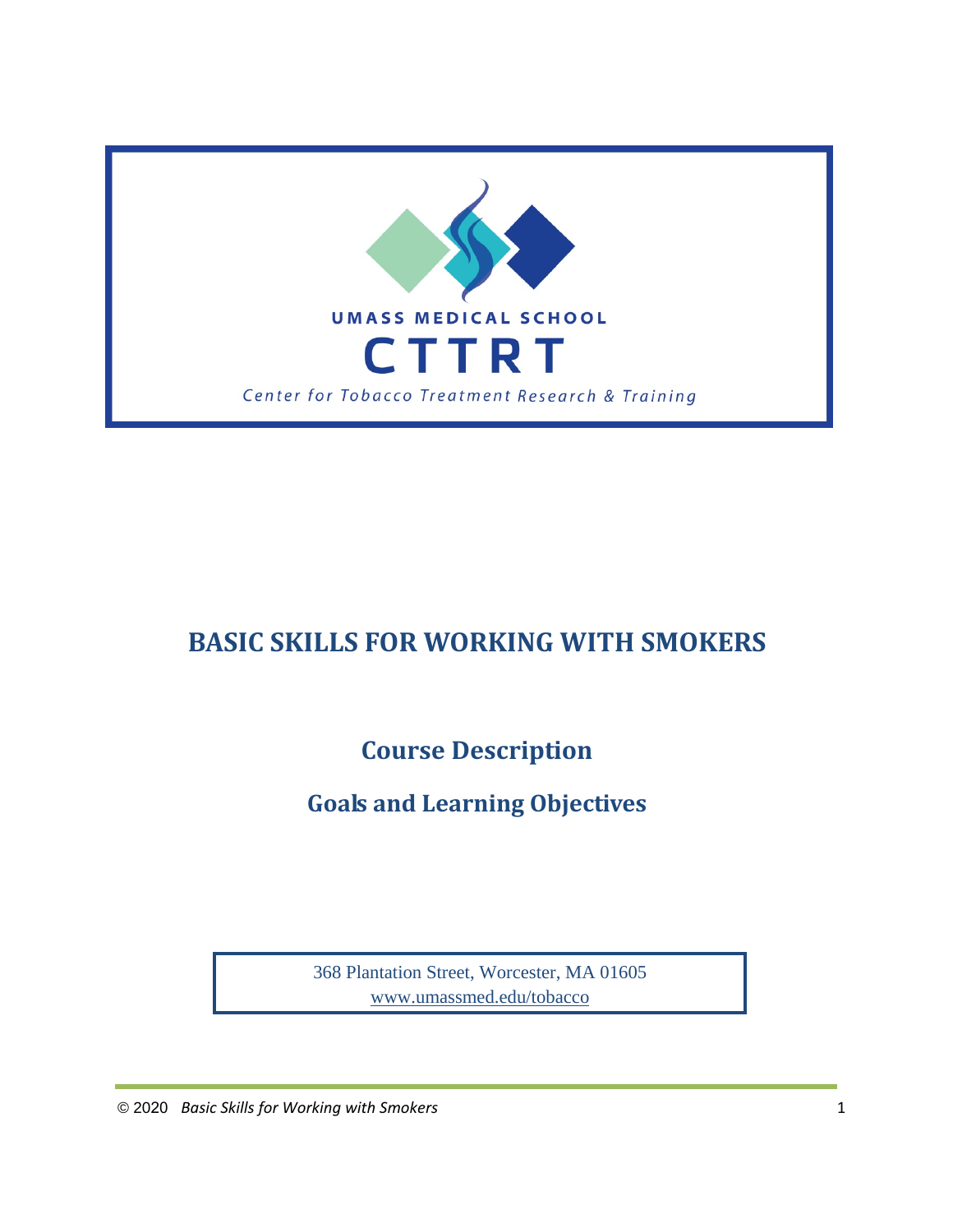# **Table of contents**

| Module Eight: Creating an Environment Supportive of Tobacco Treatment Services  6 |  |
|-----------------------------------------------------------------------------------|--|
|                                                                                   |  |
|                                                                                   |  |
| Module Nine: Tobacco Control Resources & TTS Credentialing Information 7          |  |
|                                                                                   |  |
|                                                                                   |  |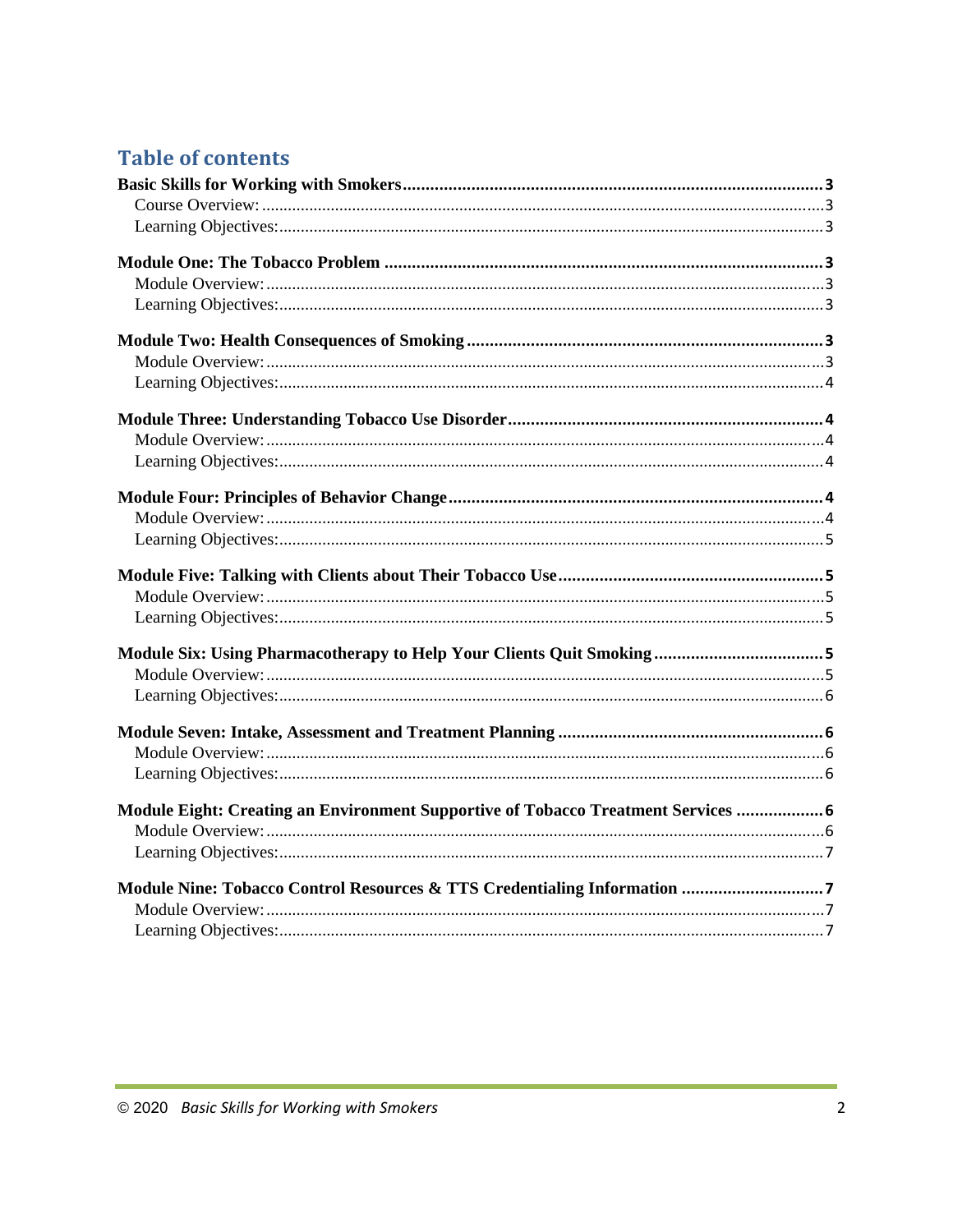# **Basic Skills for Working with Smokers**

### **Course Overview:**

This course will provide an overview of the information and skills necessary to conduct brief tobacco dependence interventions. At the end of this course we want you to feel confident that you have the tools and resources to work successfully with tobacco users. Additional Tobacco Treatment Specialist (TTS) training may be necessary to conduct intensive tobacco treatment.

### **Learning Objectives:**

- 1. Understand the scope of the tobacco problem.
- 2. Motivate patients and clients to seek treatment.
- 3. Deliver brief tobacco dependence interventions.
- 4. Explore how to integrate tobacco dependence interventions into health care systems.
- 5. Fulfill the training prerequisite requirement for Tobacco Treatment Specialist training.

### **Module One: The Tobacco Problem**

#### **Module Overview:**

Tobacco dependence is the leading cause of illness and death in the United States. Module 1 will provide an overview of the tobacco problem including a review of the types of tobacco products and global and US tobacco use trends. Finally, we will review evidence‐based strategies for Comprehensive Tobacco Control Programs as recommended by the Centers for Disease Control.

### **Learning Objectives:**

- 1. Discuss the history of tobacco use in the U.S.
- 2. Describe tobacco use prevalence.
- 3. List types of tobacco products and nicotine delivery devices.
- 4. Discuss components of comprehensive tobacco control.

### **Module Two: Health Consequences of Smoking**

### **Module Overview:**

According to the 2014 Surgeon General's report "The Health Consequences of Smoking—50 Years of Progress," tobacco use is responsible for over 480,000 deaths in the US each year, including an estimated 41,000 deaths due to secondhand smoke. Millions more live with smoking related diseases.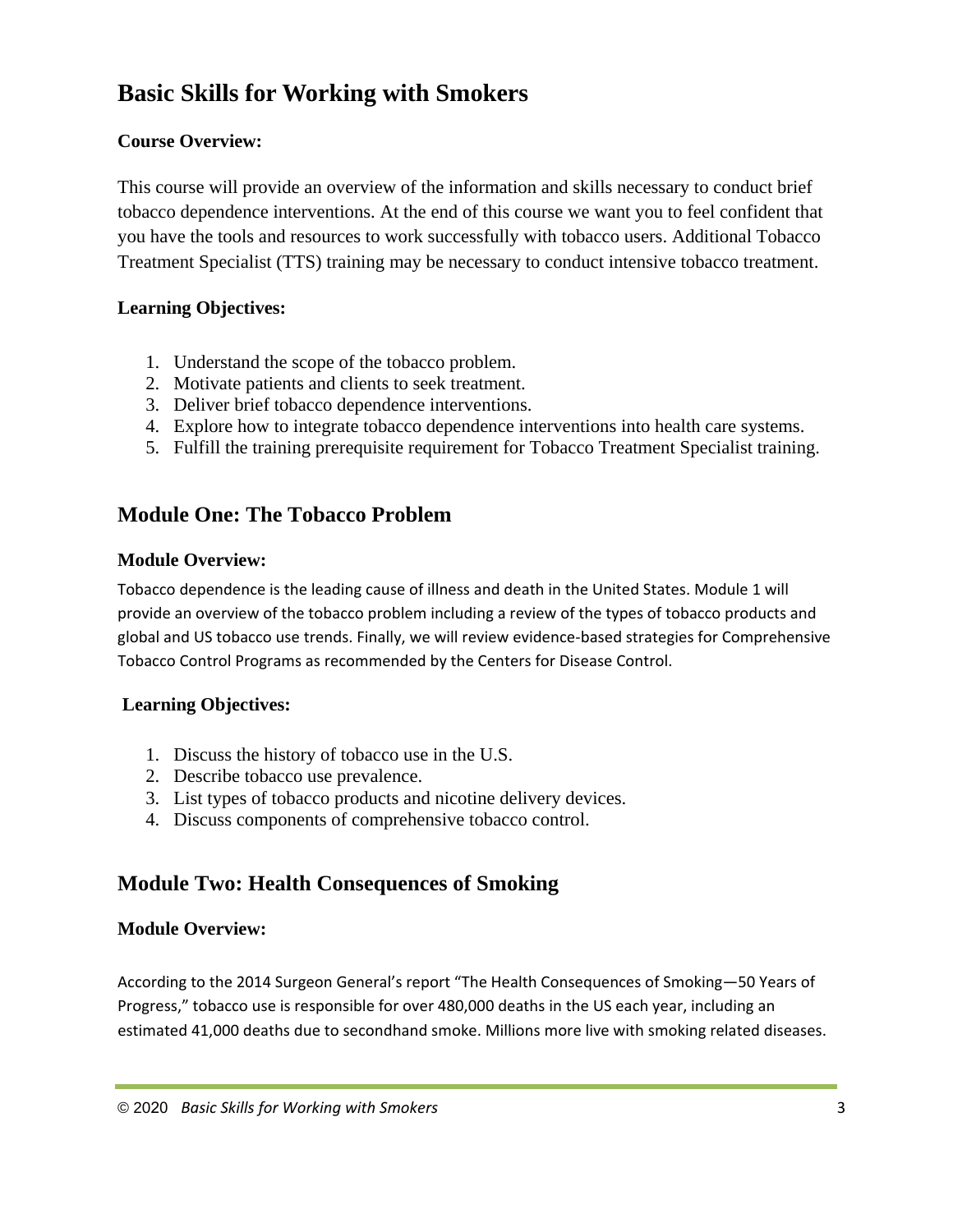This module will review what the health consequences are from smoking, from exposure to second hand smoke, and from other forms of tobacco use**.**

### **Learning Objectives:**

- 1. List the leading causes of death in the United States.
- 2. Describe the anatomy, ingredients, and by products of a cigarette and smokeless tobacco
- 3. Discuss the effect of tobacco on the various systems of the body.
- 4. Discuss tobacco effects specific to women, children and infants.
- 5. Discuss the relationship of smoking and behavioral health.
- 6. Describe the effects of  $2<sup>nd</sup>$  hand smoke (ETS).
- 7. List the health benefits of quitting smoking and tobacco use.

# **Module Three: Understanding Tobacco Use Disorder**

### **Module Overview:**

Nicotine dependence is increasingly being recognized as a chronic, relapsing condition similar to that of other addictive substances. Most who use tobacco want to quit but find it difficult because of the addictive nature of tobacco. Clinical approaches to dealing with tobacco should be grounded in a general understanding of addictions and specific approaches to tobacco treatment. Module 3 will provide an overview of the biological, social and psychological aspects that interact to drive people to continue the use of a substance despite negative consequences. We will explore the definition, nature and accepted measures of nicotine dependence, and review the criteria for nicotine dependence.

### **Learning Objectives:**

- 1. Describe the Biopsychosocial Model.
- 2. List the key features of nicotine dependence as defined by the DSM 5.
- 3. Describe nicotine withdrawal signs and symptoms.
- 4. Apply the use of accepted measures of nicotine dependence.

# **Module Four: Principles of Behavior Change**

### **Module Overview:**

Why is it so difficult for a person to stop smoking? Why is it so hard for a provider to intervene with a client or patient who uses tobacco? Module 4 will explore the complex interaction of biological, psychological and social factors that contribute to the initiation and maintenance of tobacco use and make it so hard to change. Social Learning theory and the Stages of Change model will be examined as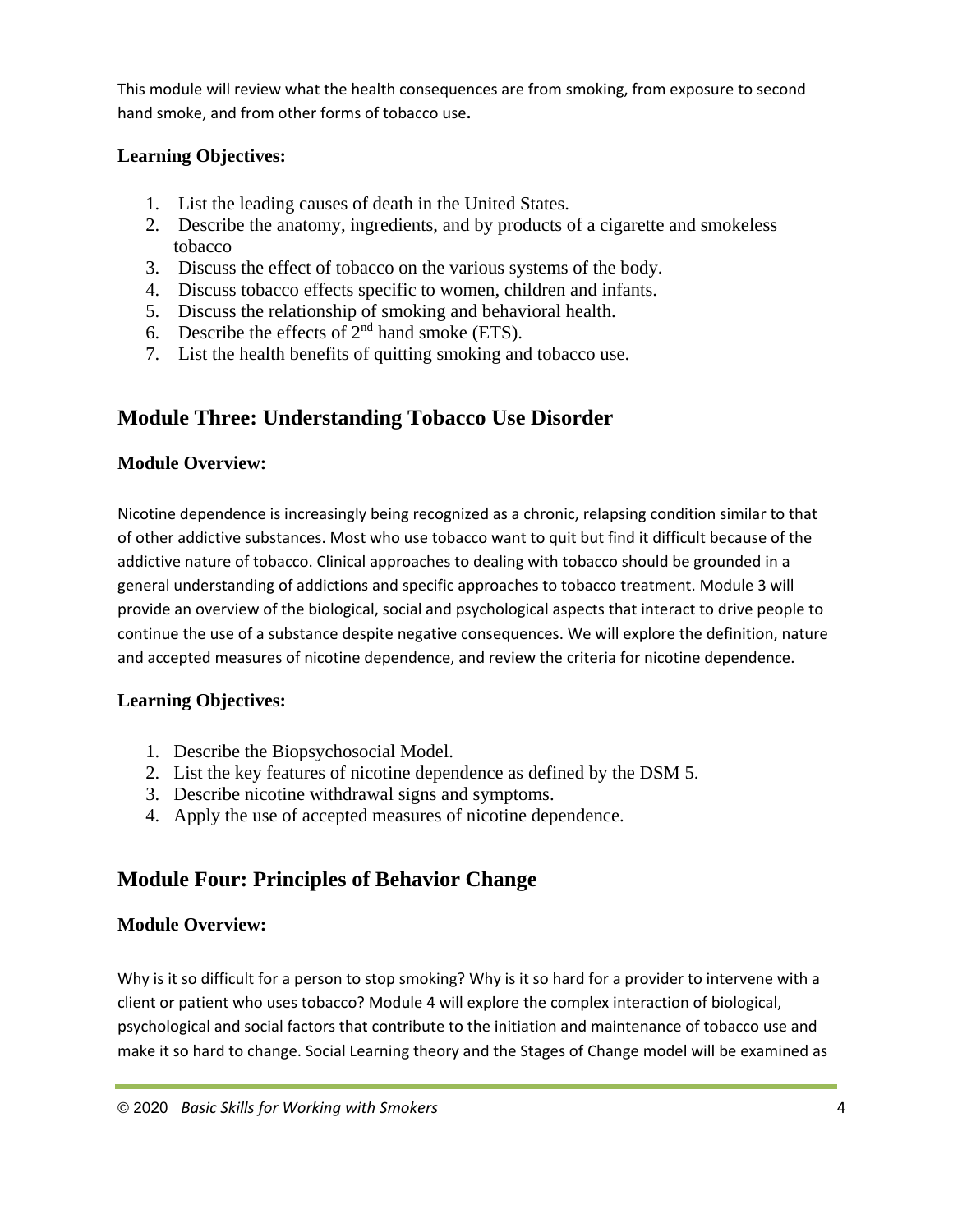they relate to tobacco use. Finally, you will be asked to apply this information by completing a brief application exercise that assesses a person's stage of change.

### **Learning Objectives:**

- 1. Describe the social learning model and how it applies to tobacco use.
- 2. Discuss the reasons that providers find it difficult to intervene with a person who uses tobacco.
- 3. Define and describe the Stages of Change model as it applies to tobacco use.

### **Module Five: Talking with Clients about Their Tobacco Use**

### **Module Overview:**

In our role as health professionals we are very concerned about the damaging effects that tobacco use has on the health of our clients. We are challenged to find a balance between educating our clients and guiding them as they struggle with the sometimes difficult decision to stop using tobacco. The goal of this module is to present some tools that will help you develop a collaborative relationship with your client. We will focus on how to intervene at all Stages of Change and how to help a client actively explore their ambivalence about smoking.

A client who is actively working to resolve their ambivalence about tobacco use is more likely to be successful. According to clients, feeling heard and understood are the most important aspects of a helping relationship. You will learn about two counseling styles: Motivational Interviewing and Patient Centered Counseling. Both of these styles incorporate techniques that can help you listen effectively and understand each client's individual needs.

### **Learning Objectives:**

- 1. Describe principles of patient-centered communication.
- 2. Define the 5A model of tobacco treatment.
- 3. Provide brief interventions for tobacco use.
- 4. Describe the concept of cultural competency and why it is a critical component of effective counseling.

## **Module Six: Using Pharmacotherapy to Help Your Clients Quit Smoking**

### **Module Overview:**

Correct and appropriate use of pharmacotherapy, such as nicotine replacement therapy (NRT), bupropion or varenicline, can more than double a person's chances of successfully stopping tobacco use. We will look at the various types of pharmacotherapy available and present guidelines for proper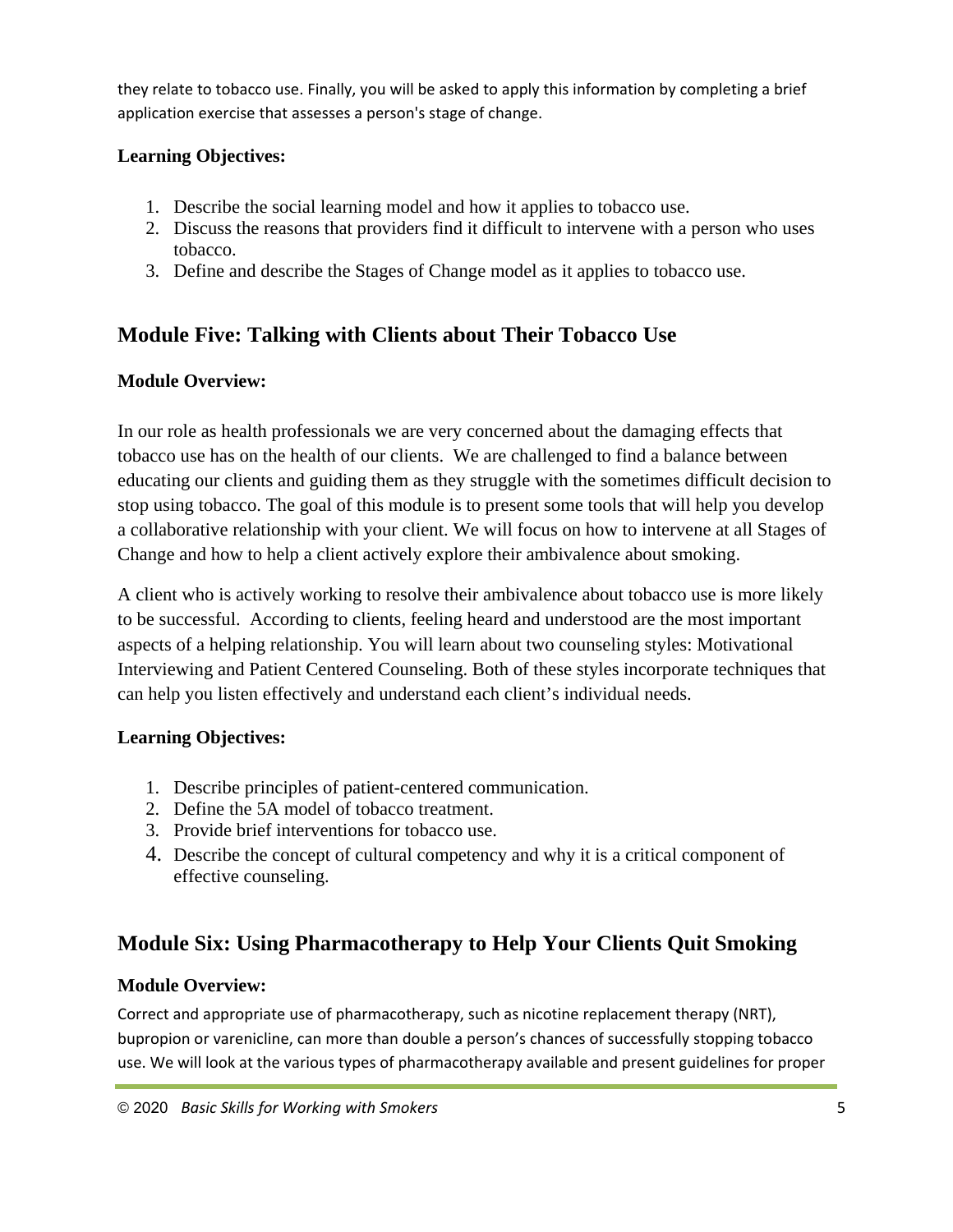use. We will also look at special considerations for clients using smokeless tobacco or who are pregnant or have co-morbid conditions. Finally, you will be asked to apply this information to 10 hypothetical clients.

#### **Learning Objectives:**

- 1. Describe various types of NRT available, how they work & general guidelines for use.
- 2. Explain how bupropion works and how it is to be taken.
- 3. Explain how varenicline works and how it is to be taken.
- 4. Apply knowledge of the use of pharmacotherapy to 10 hypothetical clients.

### **Module Seven: Intake, Assessment and Treatment Planning**

#### **Module Overview:**

Conducting a thorough intake and assessment interview with a patient who smokes is an important component of effective treatment planning. This module provides the basic foundation for the use of a 4 page Intake, Assessment and Treatment Planning form that serves as a guide in conducting an intake interview. Using a case example, you will have the opportunity to identify factors related to the client's tobacco use, identify her strengths and barriers, assess her readiness and confidence in quitting, and develop a treatment plan using the form.

#### **Learning Objectives:**

- 1. Describe the process and content of an intake interview.
- 2. Identify psychological, environmental and social factors related to tobacco use.
- 3. Identify strengths and barriers to quitting.
- 4. Assess readiness to quit.
- 5. Develop a treatment plan or referral.

*This session is intended as a starting point, and if the patient is ready to quit should lead to ongoing counseling, a referral to individual or group counseling, or a referral to the state's telephone quitline.* 

### **Module Eight: Creating an Environment Supportive of Tobacco Treatment Services**

### **Module Overview:**

Research has demonstrated that systems‐level changes can be effective in increasing quit rates within health care agencies. The Public Health Service Clinical Practice Guideline recommends that every tobacco user be asked about their tobacco use status at every visit and offered assistance in quitting. This module will review the 5A model of brief intervention and look at those components that help